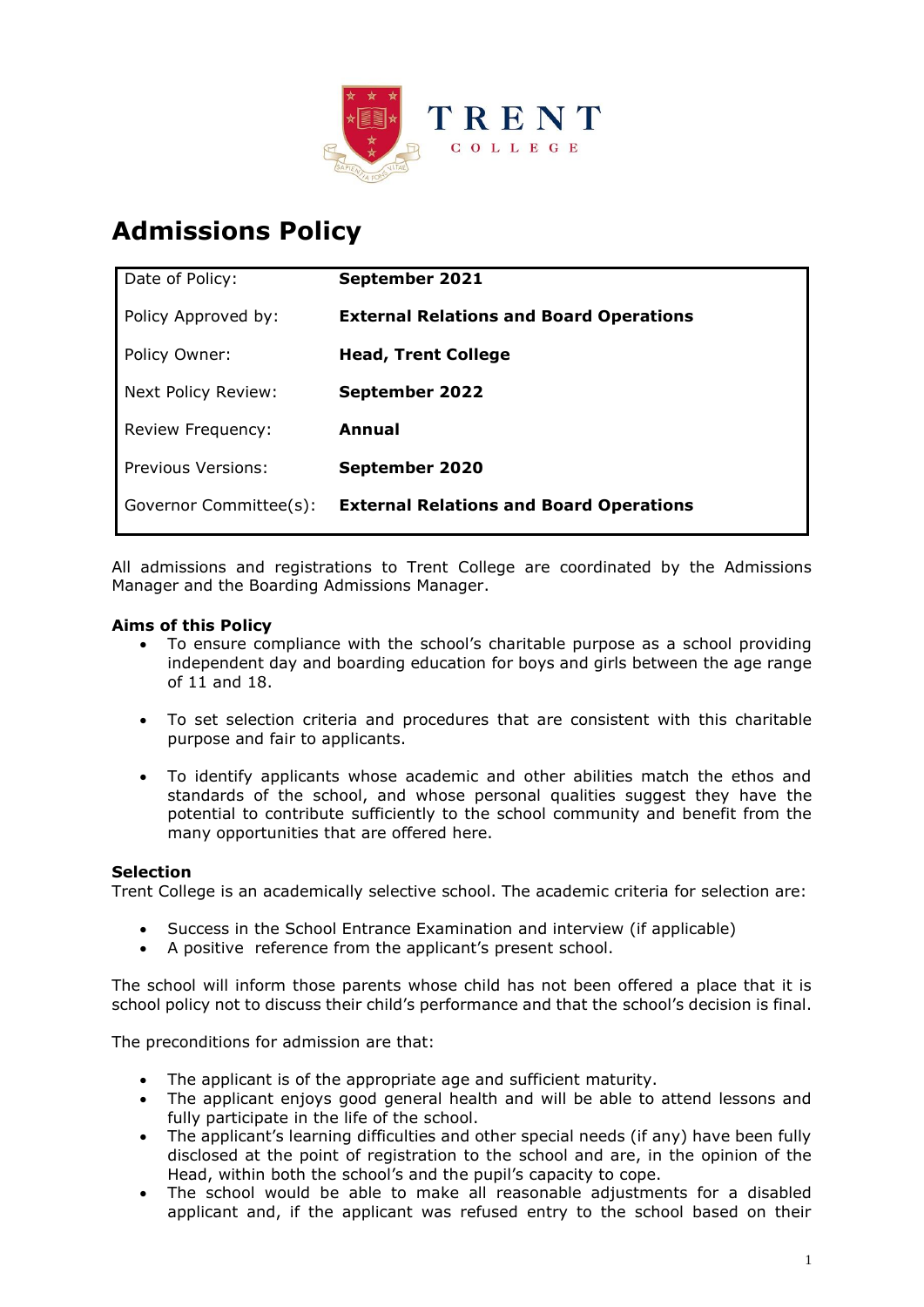disability, then the reasons would be communicated clearly to the applicant's parents or guardian.

• The school report from the applicant's current school is satisfactory in respect of conduct and attitude.

The school will comply with all anti-discrimination and equal opportunities legislation with regard to gender, race, religion, disability and human rights. The school will not take into account family connections with Trent College, area of residence, socio-economic group or sexual orientation.

If circumstances indicate that a year group is at capacity, then the school will inform the family of this fact, and the applicant will be placed on a waiting list for entry.

# **Registration**

Parents are requested to complete a Registration Form, which should be returned to the Admissions Manager together with a non-refundable registration fee to cover administration costs, within the prescribed timescales. The registration fee is advertised on the school's website. The completion of a Registration Form does not guarantee admission by the Head nor does it in any way bind parents. The registration fee is nonrefundable. No priority is given to applicants based on the order applications are received.

Upon accepting the offer of a place at Trent College, all parents are required to pay an acceptance deposit which is refundable upon leaving the school, minus any expenses which have been incurred. Fees information can be found in the Admissions section of the school website.

#### **Entry Points**

The school accepts the majority of its new pupils at Year 7 entry, with places also available for Year 9 and Year 12 entry. A number of places are also available at other entry points. The school normally uses the 01 September birthday watershed for determining the applicant's year for entry.

# **Year 7 Admissions**

The school will write to parents of pupils registered for entry giving detailed information about the schedule for the entrance procedure. External applicants are invited to attend the school for the Entrance Examination during January. Such applicants will also be invited for an interview before the examination takes place. Scholarship Assessments also take place in January.

Letters offering places and scholarships or other awards will be sent out usually within one week of the Entrance Examination. Parents will be asked to accept the offer and pay the acceptance deposit within the stated period or decline the offer by the stated deadline which will be agreed in advance by all independent schools.

Parents are required to complete the Acceptance Contract, upon which the offer is based, having read the school's terms and conditions.

#### **Year 7 Transition from The Elms Junior School to Trent College**

In Year 5, children from the Elms will be assessed for entry into Trent College using the following pieces of information:

- The detailed teachers' assessment of the work the children have produced in class throughout the year and the progress they have made and standards they have reached;
- A Cognitive Ability Test to help identify children's capacity for learning.

On the basis of this information, parents will receive either an unconditional offer of a place at Trent College or they will receive a conditional offer, which will require their child to sit and pass the Trent Entrance Exam in Year 6.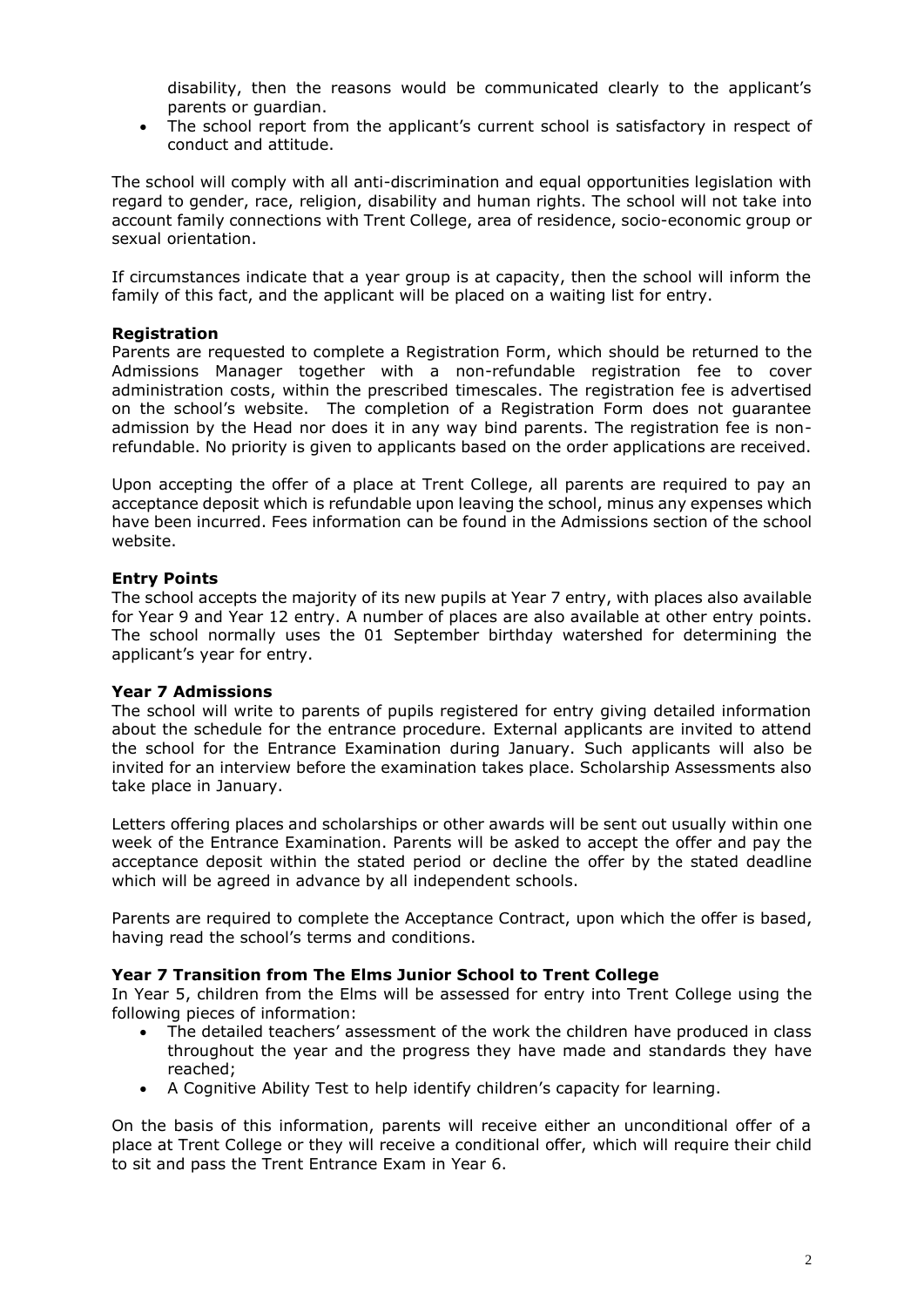# **Non Year 7 Admissions**

The school will write to parents of pupils registered to invite candidates to attend for interview and sit an Entrance Examination. The school will also seek references and school reports from the applicant's current school. Scholarship Assessments will normally take place between December and March.

# **Year 12 Admissions**

A provisional offer of a place will usually be made after an interview and on receipt of a satisfactory school report and set of GCSE predictions. Candidates must be capable of gaining the appropriate criteria for entry into the Sixth Form, which will be determined based upon their chosen Sixth Form options. The School looks for an academic profile and commitment (including passes in Mathematics and English) that is likely to lead to success in our Sixth Form. The timetable for the admissions process is flexible and depends on the timing of the application. Offers are confirmed on publication of the GCSE results. Candidates wishing to apply for Sixth Form Academic Scholarships will be invited to provide evidence of likely very high performance at GCSE and a school reference. The scholarship, if offered, will be confirmed or otherwise upon publication of GCSE results.

# **International Students (where English is a second language)**

Trent College is an academically selective school. The academic criteria for selection of international students are:

- Success in the school testing in Maths and English (students must have a strong command of the English language to ensure they are capable of meeting the academic demands of the school).
- Further subject specific testing for A Level students.
- Strong school reports for the past two years.
- Interview in person or via video conference call.

# *Registration*

Parents are requested to complete a Registration Form, which should be returned to the Admissions Manager together with a non-refundable registration fee to cover administration costs. The registration cost is advertised on the School's website. The completion and signing of a Registration Form does not guarantee admission nor does it in any way bind parents. The registration fee is non-refundable. No priority is given to applicants based on the order applications are received.

# *Right to study in the UK*

A student visa is required to study at Trent College. The school employs an immigration lawyer to assist families in their visa application process. A CAS number will be provided following payment of the acceptance deposit, completion of the parent contract and payment of the immigration lawyer's fees. Without a valid visa, a student will be unable to join Trent College.

# *Entry Points*

The School will accept international students into all year groups.. Where international students have not followed the UK education system Trent College will rely on their school reports, testing and interview. Where they have followed a GCSE programme, entry into the Sixth Form will be consistent with our policy relating to UK students.

# **Boarding**

Pupils who are expressing an interest in boarding will tour the boarding houses and meet with boarding staff. In addition to the standards described elsewhere in this document, the school allocates places within the boarding community based on the school's assessment of how well the pupil is suited to boarding and how much they will benefit from being a boarder.

# **Bursaries**

The Trent College Bursary Scheme enables pupils, who meet the required academic standard for entry but whose family circumstances cannot ordinarily meet the financial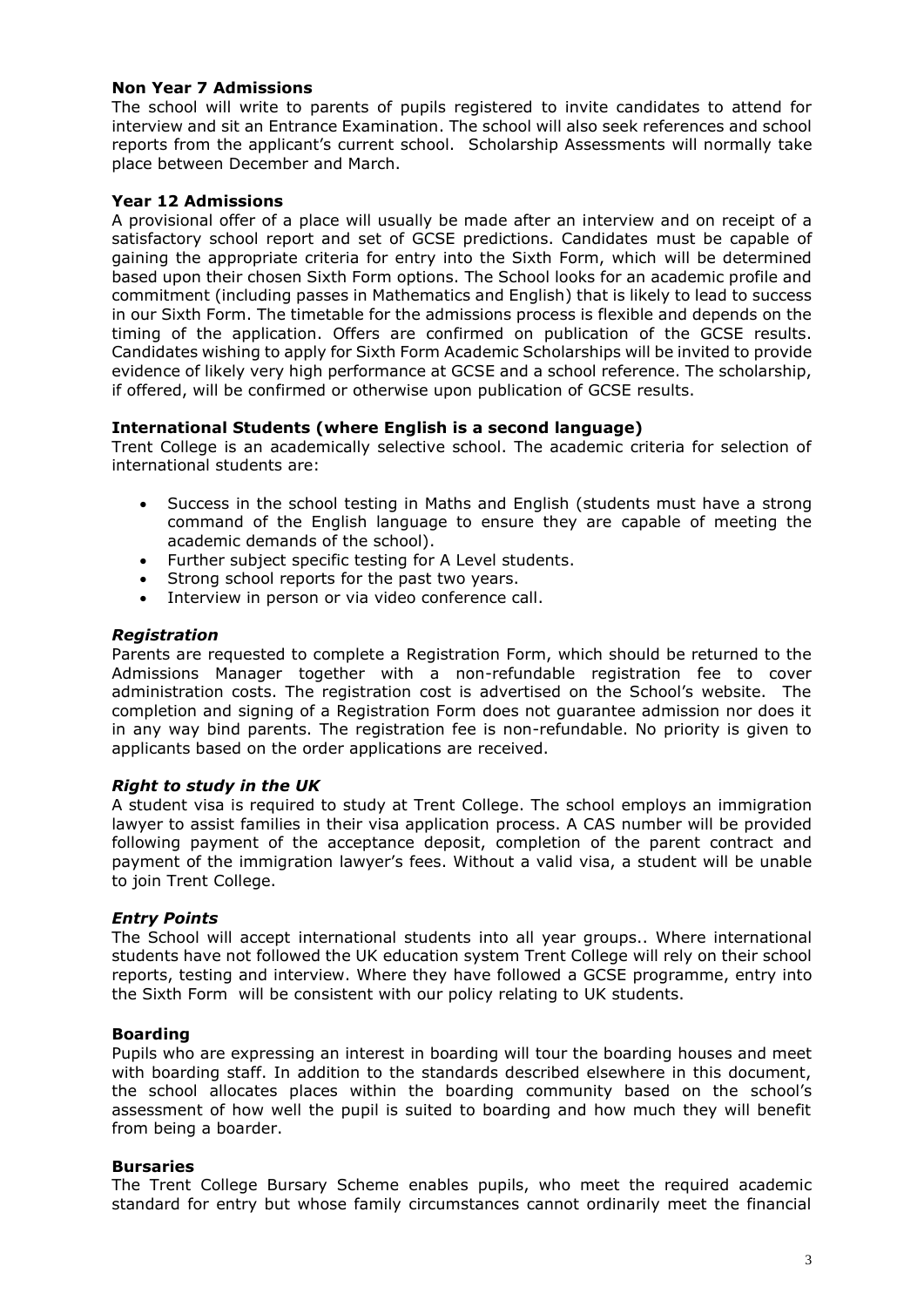commitment of an education at Trent College, an opportunity to apply to gain places at our school. Bursaries are usually awarded on entry to Year 7, but can be awarded at other points, and are reviewed annually. In very exceptional cases, the value of a bursary may be up to the full value of the fees. Parents wishing to apply for a bursary should indicate this on the Registration Form. They will then be sent Guidance Notes and an Application Form from the Bursar's Department and be invited to attend an interview with the Bursar. Offers of bursaries will be communicated as soon as possible and normally during the February following the Entrance Examination for Year 7 intake. Bursary offers will be conditional on the pupil meeting the entrance criteria as set out previously in this document.

# **Scholarships**

Scholarships may be awarded to pupils entering the School at Year 7, Year 9 and Year 12. These are awarded for Academic prowess, and in Art, Drama, Music and Sport. Scholarship Awards are made against specific criteria, which are outlined on the school website and set out in the school's Scholarship Policy, which is available from the Admissions Manager. The award of a scholarship is reviewed annually and the expectations of a scholar's performance and behaviour are detailed within their scholar's contract, provided by the relevant Director.

# **Special Educational Needs, Specific Learning Difficulties or other Disabilities**

The School is committed to providing equality of opportunity through the creation of an environment in which individuals are treated on the sole basis of their relevant merits and abilities.

Parents /guardians are required to disclose their knowledge of any specific learning difficulty or disability relating to their child on registration. Should a request be made regarding special conditions required to take the Entrance Examination, or any other special provision, then the school will require evidence of a formal diagnosis pertaining to that specific learning difficulty or disability. In the event of such a request being made, the Deputy Head (Academic) and Head of Learning Support will evaluate the applicant's needs, with regards to making any reasonable adjustments to provide equality of opportunity.

International students for whom English is not their first language will be asked to sit an English Language test in order to establish if any additional support is required to enable them to meet their course requirements.

# **Responsibility for Admissions**

The Head is responsible for admissions and for the operation of this policy. The selection criteria and application process are determined and reviewed regularly by Governors. Those involved in selection and interviewing have received appropriate preparation and training. Documents supporting each application for admission will be retained by the school for at least one year after the entrance selection period, whether or not the applicant is offered a place. Correspondence regarding unsuccessful candidates will be dealt with by the Head.

The school maintains admission and attendance registers in accordance with the Department for Education's School Attendance Guidance for maintained schools, academies, independent schools and local authorities (August 2020).

# **Withdrawal**

A full term's notice is required by 12.00 noon on the first day of term in respect to withdrawal of a pupil from school after acceptance of a place, or for removal at any time during the pupil's education at the school. A full term's fees become payable in the absence of the notice period given above.

The Admissions Manager will ensure that the Local Authority are notified when a pupil is about to be removed from the school's admission register at a non-standard transition point under any of the 15 points in Annex A (page 20) of 'Children Missing Education –